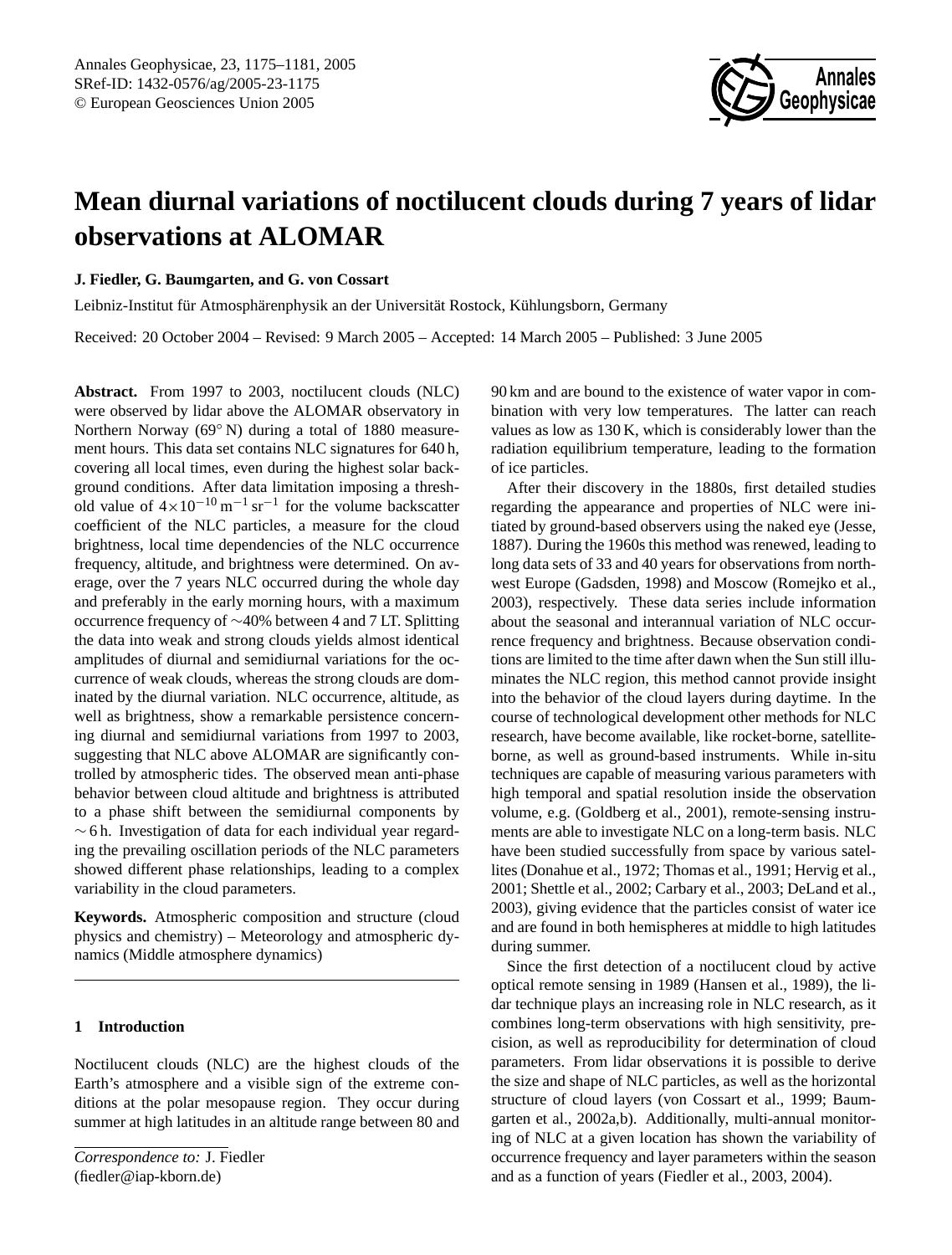NLC observations on a regular basis by lidar require a location well inside the polar cap of their usual occurrence, the border of which is around 60◦ for the Northern Hemisphere [\(Gadsden,](#page-5-0) [1998\)](#page-5-0). Measurements at these high latitudes during summer require daylight capability of the lidar systems, which are only featured in a few stations (Müller et al., [1997;](#page-6-8) [Chu et al.,](#page-5-8) [2003;](#page-5-8) [Thayer et al.,](#page-6-9) [2003;](#page-6-9) [Fiedler et al.,](#page-5-6) [2003;](#page-5-6) Höffner et al., [2003\)](#page-6-10). Even less of them are able to cover the noon period with sufficient signal quality.

Observations at ALOMAR (69◦ N) during 1997 showed significant tidal signatures for NLC altitude as well as backscatter ratio with dominating semidiurnal variations [\(von Zahn et al.,](#page-6-11) [1998\)](#page-6-11). Measurements at the South Pole during the 2 seasons, 1999–2000 and 2000–2001, also indicated strong diurnal and semidiurnal variations of these parameters but with different phase relations [\(Chu et al.,](#page-5-8) [2003\)](#page-5-8). Here we report on the diurnal variability of NLC occurrence frequency and layer parameters, as seen above ALOMAR between 1997 and 2003.

#### **2 Instrumentation and data analysis**

The ALOMAR Rayleigh/Mie/Raman (RMR) lidar is an active remote sensing instrument for investigation of the Arctic middle atmosphere during day and night. It is located at the island of Andøya in Northern Norway (69◦ N, 16◦ E) and operated on a routine basis to measure relative density profiles and aerosol properties in the stratosphere and mesosphere. One of the major tasks is the observation of noctilucent clouds which is done from 1 June to 15 August since 1997. For the measurements reported here we use a frequency-doubled Nd:YAG laser at 532 nm, whose wavelength is actively stabilized by iodine absorption spectroscopy. At the receiving side a 1.8-m diameter telescope (field-of-view 180  $\mu$ rad), in combination with a double Fabry-Perot interferometer having an effective spectral bandwidth of about 4 pm (FWHM) is used [\(von Zahn et al.,](#page-6-12) [2000\)](#page-6-12). These methods result in the ability to detect NLC during all local times of the Arctic summer.

The photodetector records photons emitted by the lidar and backscattered from air molecules and NLC particles as a function of altitude z and sunlight scattered by the atmosphere. After subtraction of both solar background and thermionic emission of the detector an altitude profile of the total backscatter signal  $S(z)$  is obtained. The ratio of the measured total backscatter signal  $S(z)$  and the molecular signal  $S_M(z)$  yields the backscatter ratio  $R(z)$  as a measure for the presence of NLC particles:

$$
R(z) = \frac{S(z)}{S_M(z)} = \frac{\beta_M(z) + \beta_{NLC}(z)}{\beta_M(z)},
$$
 (1)

where  $\beta_M(z)$  and  $\beta_{NLC}(z)$  are the volume backscatter coefficients for air molecules and NLC particles, respectively. Us-ing air densities from Lübken [\(1999\)](#page-6-13) to derive  $\beta_M(z)$  at the lidar location, the volume backscatter coefficient  $\beta_{NLC}(z)$  is

calculated. For better readability we will use the term brightness as a synonym for the maximum value  $\beta_{max}$  of the altitude profile  $\beta_{NLC}(z)$  and will give  $\beta$ -values always in units of  $10^{-10}$  m<sup>-1</sup> sr<sup>-1</sup>, unless otherwise stated. The NLC altitude is described by its centroid value  $z_c$ .

From the time resolution of 167 s defined by the data acquisition we calculate 14-min means and check these profiles for a minimum required signal quality  $S/\Delta S>2$  at 55 km altitude, where  $\Delta S$  is the corresponding measurement error. The verified data are searched for NLC signatures which results in 2 data sets containing total and NLC measurements, respectively. Following this procedure, from a total of 1880 measurement hours between 1997 and 2003 noctilucent clouds have been observed during 640 hours, which is, to our knowledge, the most extensive lidar acquired NLC archive. More detailed information regarding the data processing can be found in [Fiedler et al.](#page-5-6) [\(2003\)](#page-5-6).

#### **3 Observations**

The temporal distribution of the total lidar measurements on different time scales is given in Fig. [1,](#page-2-0) indicating a good coverage for our NLC investigations. The ratio of time NLC over total measurements results in the occurrence frequency of noctilucent clouds. We have arranged the data for local times (LT), which is universal time (UT) plus 1 hour and it differs from local solar time only by 4 min. Figure [2](#page-2-1) shows the hourly mean values of the occurrence frequency for the accumulated data from 1997 to 2003. On average, over 7 years NLC occur during the whole day and preferably in the early morning hours.

The upper panel of Fig. [2](#page-2-1) shows curves for 2 different thresholds of  $\beta_{max}$  which limits the cloud brightness to certain classes. The value of  $\beta_{max} > 0$  means all NLC observed during the considered time period, whereas  $\beta_{max} > 4$  limits the data set to clouds having a brightness observable during all local times, even under less favorable measurement conditions. This data set is independent of the solar elevation which was addressed in detail in [Fiedler et al.](#page-5-6) [\(2003\)](#page-5-6) for the years 1997 until 2001 and also holds for the later years. To be unaffected by the NLC detection efficiency variation, only data for  $\beta_{max} > 4$  will be used. Note that we ignore 30% of the NLC observations by this method. We find the maximum occurrence of brighter NLC with approx. 40% between 4 and 7 LT, followed by a steep decrease to values around 18% from 9 to 23 LT.

The lower panel of Fig. [2](#page-2-1) shows the occurrence frequencies of weak ( $\beta_{max}$ =4−7) and strong ( $\beta_{max}$ >13) NLC following the brightness definitions in [Fiedler et al.](#page-5-6) [\(2003\)](#page-5-6). Both weak and strong clouds have the morning maximum but the weak ones have a clear second maximum during the afternoon. Harmonic fits  $F(t)$  to the data regarding periods of 24 as well as 12 h have been done using the following equation:

$$
F(t) = A_0 + A_{12} \cos \left[ \frac{2\pi}{12} (t - \phi_{12}) \right] + A_{24} \cos \left[ \frac{2\pi}{24} (t - \phi_{24}) \right] (2)
$$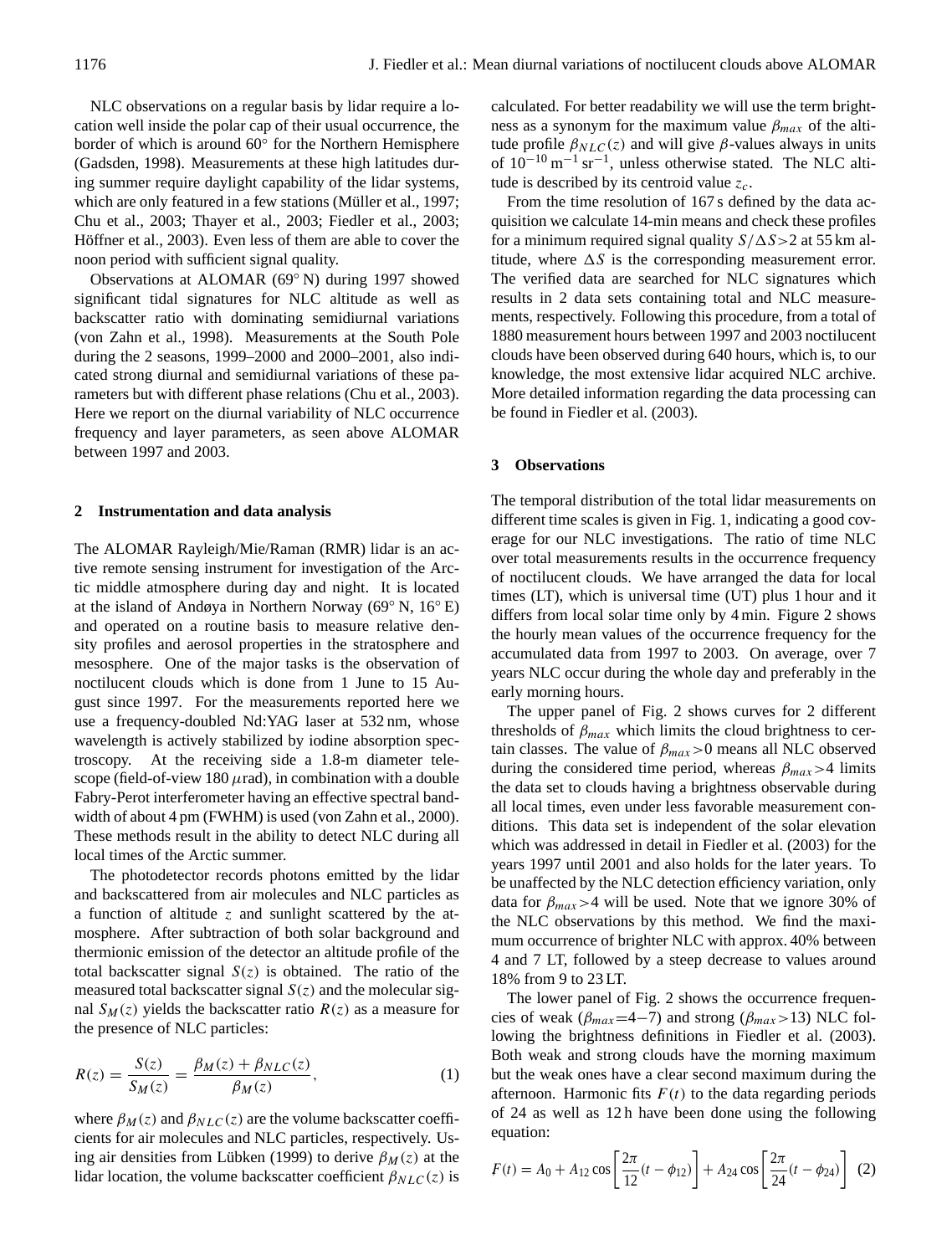

<span id="page-2-0"></span>**Fig. 1.** Time distribution of the ALOMAR RMR lidar total measurements as a function of years (**a**), season (**b**), and day (**c**) between 1 June and 15 August from 1997 to 2003.

where  $A$  and  $\phi$  are the amplitudes and phases of the allowed wave components,  $A_0$  is the mean value of the data set, and  $t$  is time (LT) in hours. This method yields correlation coefficients of 0.81 and 0.97 for the weak and strong clouds, respectively. While the diurnal and semidiurnal amplitudes of the occurrence frequency of the weak clouds are almost identical ( $|A_{24}/A_{12}|$ =1.03), the strong clouds show a dominating diurnal variation ( $|A_{24}/A_{12}|=2.18$ ).

For further characterization of the properties of noctilucent clouds we use their brightness and altitude, expressed by the maximum value of the volume backscatter coefficient  $\beta_{max}$ and the centroid altitude  $z_c$ , respectively. Figure [3](#page-2-2) shows the diurnal variation of these parameters for the accumulated data set from 1997 to 2003. The vertical bars represent the 95% significance limits of the hourly mean values, each containing between 8 and 33 measurement hours. Both diurnal and semidiurnal components are substantially responsible for the variations of altitude  $(|A_{24}/A_{12}|=0.78)$  and brightness



<span id="page-2-1"></span>**Fig. 2.** Diurnal occurrence of NLC above ALOMAR for the integrated data set from 1997 to 2003, sorted by brightness classes. (**a**)  $\beta_{max}$  > 0 (black hollow circles) and  $\beta_{max}$  > 4 (black filled circles). (**b**)  $\beta_{max}$ :4−7 (green circles) and  $\beta_{max}$ >13 (magenta circles). The brightness values are in units of  $10^{-10}$  m<sup>-1</sup> sr<sup>-1</sup>, the dashed curves are harmonic fits to the data.



<span id="page-2-2"></span>**Fig. 3.** Diurnal variation of NLC altitude (red circles) and brightness (blue circles) above ALOMAR for the integrated data set from 1997 to 2003. Only clouds brighter than  $\beta_{max} > 4 \times 10^{-10} \,\mathrm{m}^{-1} \,\mathrm{sr}^{-1}$  are included. The vertical bars represent the 95% significance limits of the hourly mean values, and the dashed curves are harmonic fits to the data.

 $(|A_{24}/A_{12}|=1.27)$  as a function of local time. The correlation coefficients for altitude and brightness fits are 0.91 and 0.85, respectively, which indicates that the mean variation is well described by these periods. On average, over 7 years the variations of NLC altitude and brightness are in anti-phase, i.e. brighter clouds occur at lower altitudes than less bright clouds.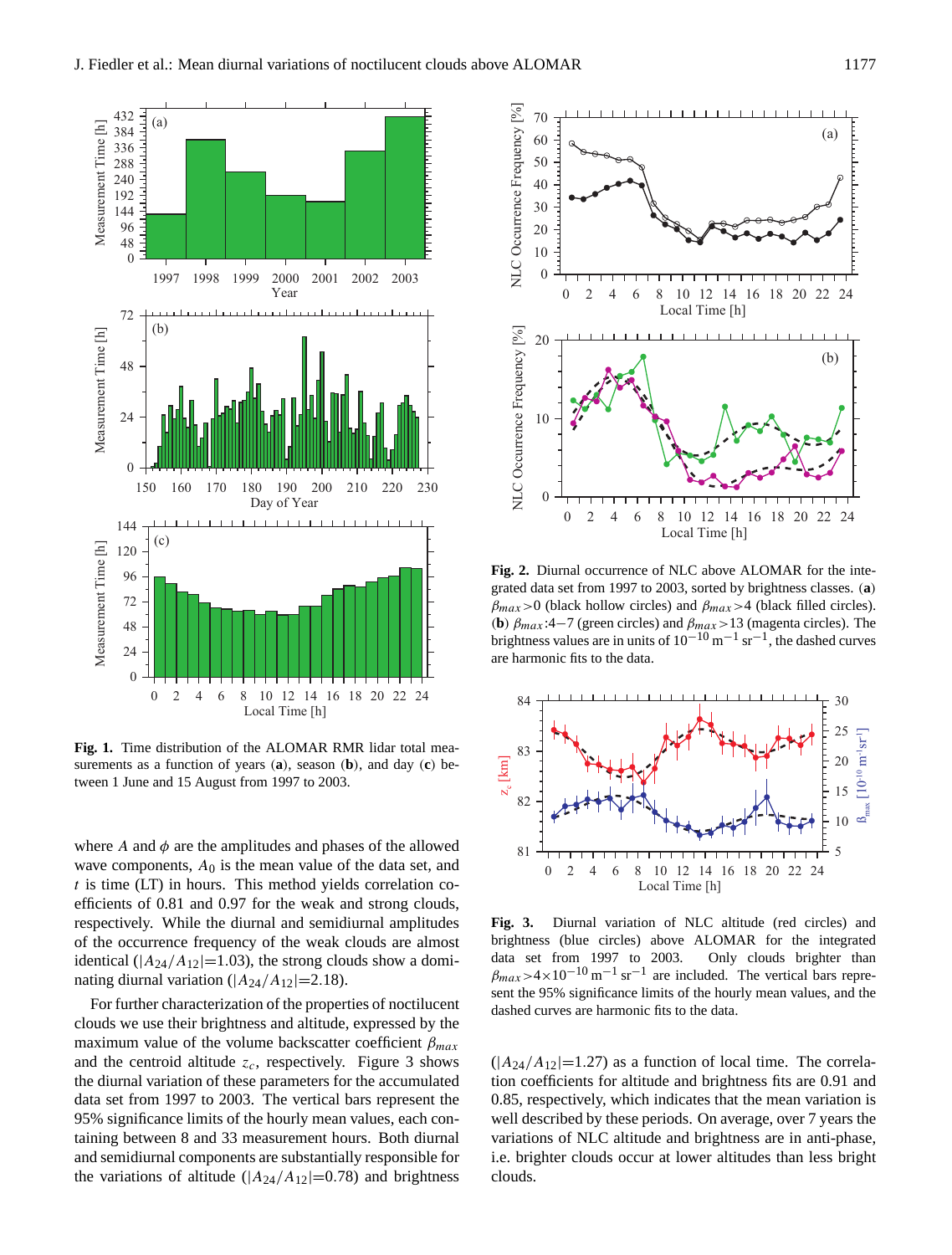

<span id="page-3-0"></span>**Fig. 4.** Harmonic fits of the residual variations of NLC altitude (red) and brightness (blue) above ALOMAR for each individual year between 1997 and 2003. The fits to the hourly mean values are allowed for the 3 strongest oscillation periods. The third periods  $P_3$  and the correlation coefficients  $r$  of the fits are shown at the lower part.

To gain more insight into this persistent behavior, we investigate each individual year regarding the prevailing oscillation periods of the NLC parameters. All local times have good data coverage with a maximum of three missing hours per day in 2001. Figure [4](#page-3-0) shows a composed time series of the residual variations of altitude and brightness. The harmonic analysis of the hourly mean values was done for each year separately and we allowed the fits for the 3 strongest oscillation periods which were determined using fast Fourier transformations. All years contain the 24- and 12-hour periods and show a variable third one. The latter reaches values of 4.8, 6, or 8 h and ensures a sufficient description of the data variability which is indicated by the correlation coefficients at Fig. [4.](#page-3-0) The strong anti-phase variations of altitude and brightness during 1997 which were attributed to a stable semidiurnal tide by [von Zahn et al.](#page-6-11) [\(1998\)](#page-6-11) are clearly visible. However, the following years reveal the more complex nature of the cloud parameters' variability:

- 1. Tendencies toward an in-phase behavior between altitude and brightness (e.g. 1998),
- 2. Different dominating periods between altitude and brightness (e.g. 1999, where the brightness is mainly controlled by a diurnal variation, unlike the altitude),
- 3. Both parameters are considerably influenced by shorter periods (e.g. 2003: 6 h and 4.8 h for altitude and brightness, respectively).

## **4 Discussion**

As a consequence of the data reduction method used here, we determined local time dependencies of the NLC occurrence and properties which are not affected by a variable cloud detection efficiency caused , for example, by changes in solar elevation or atmospheric transmission.

The significant and persistent diurnal variation of the NLC occurrence frequency above ALOMAR, as determined from integration over 7 seasons (Fig. [2\)](#page-2-1), is not observed at the South Pole, where during 2 seasons NLC occurred more or less constantly with 70% during the whole day, except a break between 13 and 14 UT [\(Chu et al.,](#page-5-8) [2003\)](#page-5-8). These differences could be explained by different supersaturation conditions at the NLC altitudes of both locations. Model calculations predict increasing supersaturation due to decreasing temperatures in the mesopause region towards higher latitudes [\(Berger and von Zahn,](#page-5-9) [2002\)](#page-5-9), leading to more robust mean conditions for the formation of ice particles. As a result temperature fluctuations on time scales of several hours should have less impact on the dynamics of the NLC occurrence at higher compared to lower latitudes.

NLC data obtained by naked eye observations were interpreted differently regarding signatures of a diurnal variation of the cloud occurrence. The data set was acquired from locations at northwest Europe and is related to clouds well south of the pole region; the mean latitude of the southern-most edge of NLC is 60°. Unlike Schröder [\(2000\)](#page-6-14), [Gads](#page-5-0)[den](#page-5-0) [\(1998\)](#page-5-0) determined a slight evening/morning asymmetry in the occurrence frequency of NLC, skewed to the morning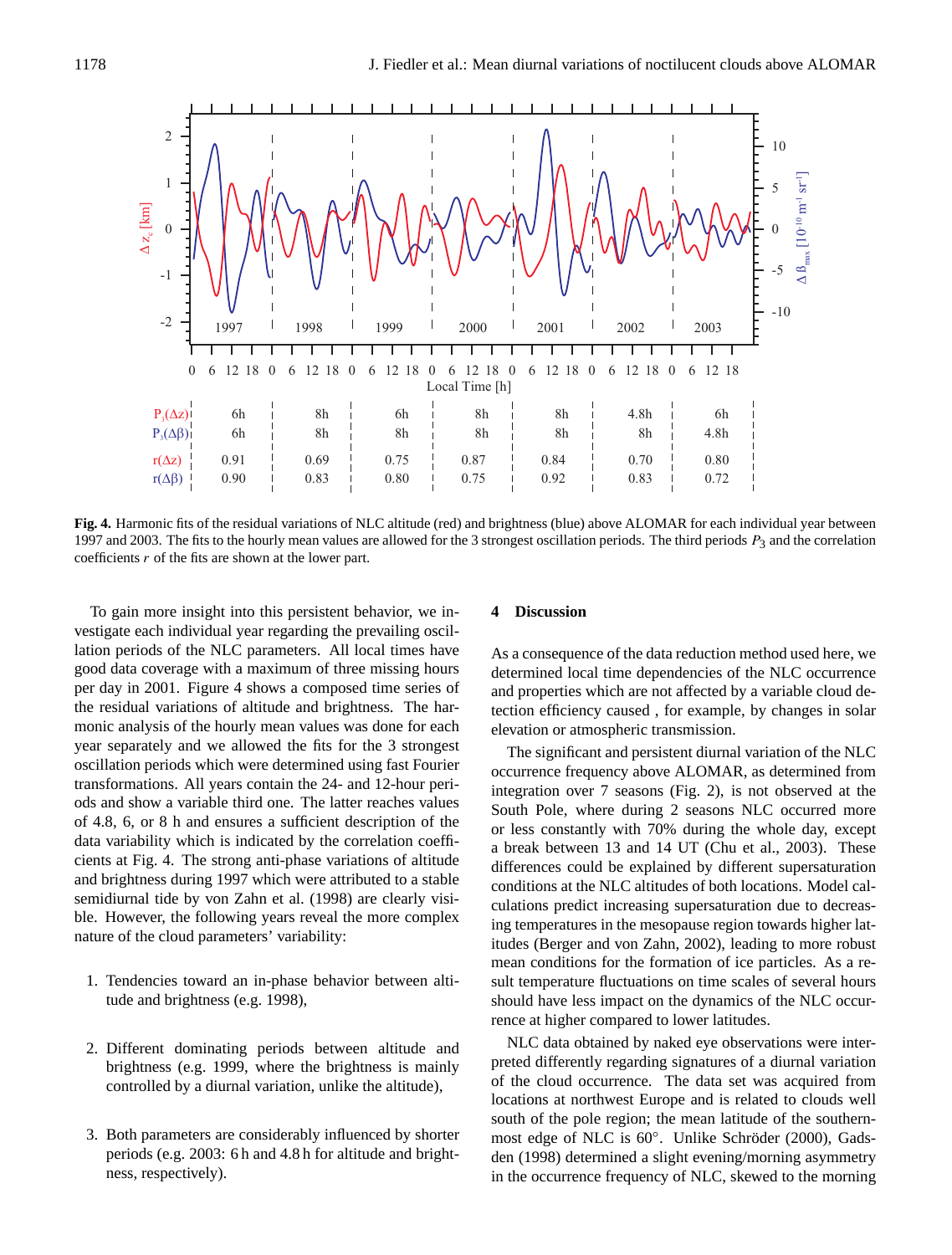hours. Taking into account the limited observation times due to restrictions by the illumination conditions of the visual observers, our maximum between 3 and 6 LT support the finding of [Gadsden](#page-5-0) [\(1998\)](#page-5-0).

Like the NLC occurrence, the 7 years integrated data of NLC altitude and brightness show a remarkable persistence of the diurnal variations. Table [1](#page-4-0) shows the mean diurnal and semidiurnal components of NLC altitude and brightness above ALOMAR and the South Pole [\(Chu et al.,](#page-5-8) [2003\)](#page-5-8). Due to the periodicity of the harmonic fits we chose such combinations which yielded positive values for the amplitudes and minimum absolute values for the phases. Additionally, the brightness amplitudes at the South Pole were converted from 374 nm to our observation wavelength of 532 nm using Eq. (4) in [Fiedler et al.](#page-5-6) [\(2003\)](#page-5-6). Now we have calculated the phase differences between altitude and brightness for both locations and wave components. The absolute values of the phase shifts between the diurnal components of altitude and brightness for each location are comparable (8–10 h), but the shifts between the semidiurnal components are different. At ALOMAR it is nearly half of the period (5.62 h), whereas there is only a negligible shift (0.57 h) at the South Pole. This accounts for the ALOMAR–South Pole difference in the relationship between altitude and brightness, and shows the high sensitivity of the observed overall behavior to the phase difference of their semidiurnal waves.

Calculations with the COMMA/IAP model, a 3-D general circulation model of the middle atmosphere, including simplified ice particle microphysics, show that the diurnal and semidiurnal change in NLC altitude and brightness is due to the local time-dependent behavior of the synoptic vertical background wind which, in combination with the actual value of the sedimentation velocity, decreases the downward progression of the particles [\(Berger and von Zahn,](#page-5-9) [2002\)](#page-5-9). The consistent set of atmospheric parameters used for modeling of the existence and transport of ice particles, indeed produces a phase shift between the (tidal caused) variations of altitude and brightness for the latitude of our measurements. The value of ∼3 h, however, is fairly in the middle of the observed mean conditions above ALOMAR (anti-phase, 7 years mean) and the South Pole (in-phase, 2 years mean) [\(Chu et al.,](#page-5-8) [2003\)](#page-5-8).

The persistence in the variations of both the NLC occurrence and properties within our integrated 7-year data set argues strongly for tidal effects. Consequently, one should expect comparable diurnal variations of NLC parameters along the circle of latitude which, however, is not observed by the Rayleigh lidar at Sondrestrom, Greenland (67◦ N, 51◦ W). At this location a strong influence and continuous presence of gravity waves seems to mask tidal influences on the observed NLC parameters [\(Thayer et al.,](#page-6-9) [2003\)](#page-6-9). According to model calculations involving the microphysics of the NLC particles, the authors found that, in particular short-period (2– 3 h) gravity-wave activity reproduced the behavior observed in the ensemble cloud properties. These waves, however, tend to destroy NLC [\(Rapp et al.,](#page-6-15) [2002\)](#page-6-15). [Portnyagin et al.](#page-6-16) [\(2004\)](#page-6-16) investigated the wind regime parameters at the Arc-

<span id="page-4-0"></span>**Table 1.** Mean diurnal and semidiurnal components of NLC altitude [km] and brightness  $[10^{-10} \text{ m}^{-1} \text{ sr}^{-1}]$  above ALOMAR and the South Pole [\(Chu et al.,](#page-5-8) [2003\)](#page-5-8). The data sets contain 7 NLC seasons at ALOMAR and 2 seasons at the South Pole. Phases refer to minimum absolute values and are given in LT and UT hours for ALOMAR and the South Pole, respectively. The brightness amplitudes for the South Pole data are converted (see text).

|            |               | A <sub>0</sub> | $A_{12}$  |                                    | $\phi_{12}$ $A_{24}$ | $\phi_{24}$ |
|------------|---------------|----------------|-----------|------------------------------------|----------------------|-------------|
| ALOMAR     | $\beta_{max}$ |                |           | $11.1$ $1.5$ $6.50$ $1.9$          |                      | 4.15        |
|            | $z_c$         |                | 83.1 0.32 | $0.88$ $0.25$ $-5.68$              |                      |             |
| South Pole | $\beta_{max}$ |                |           | $21.4$ $2.2$ $-4.41$ $1.9$ $-2.71$ |                      |             |
|            | $Z_{C}$       |                |           | $84.9$ $0.15$ $-4.98$ $0.21$       |                      | 5.57        |

tic mesosphere/lower thermosphere (MLT) region from measurements of a ground-based radar network. They find for the altitude region between 80 and 100 km a distinct 12-h oscillation in the wind data and conclude from the zonal wave numbers that this behavior is mainly related to the semidiurnal tidal wave, which propagates westward following the apparent motion of the Sun.

Comparing the NLC occurrence frequency and brightness of our 7-year averaged data set between 18 and 20 LT we find an interesting relationship. The enhanced occurrence of strong NLC (magenta circles in Fig. [2b](#page-2-1)) during this time period is associated with a reduced occurrence of weak NLC (green circles in Fig. [2b](#page-2-1)), which is compensated in the overall occurrence (black filled circles in Fig. [2a](#page-2-1)). At the same time enhanced brightness values are observed (blue circles in Fig. [3\)](#page-2-2). Presumably we see an increase in the particle sizes without simultaneously an additional supply of small particles. This would only redistribute the memberships in the brightness classes, leading to modified occurrences within each class, without a net change in the occurrence.

In Fig. [5](#page-5-10) the diurnal and semidiurnal wave parameters  $(A_{24}, A_{12}, \phi_{24}, \phi_{12})$  of the NLC altitude and brightness fits, shown in Fig. [4,](#page-3-0) are displayed. The amplitude of the altitude varies between 200 and 800 m during phase variabilities of about 5 h for each wave component. Except for 1998, the phase of the semidiurnal component of the altitude remains remarkably stable within 2 h during 6 years, which is again an indication for the tidal driven particle properties above ALOMAR. In general, the phase shift of the semidiurnal components during each year varies between 3 and 6 h (see distance of filled circles in Fig. [5c](#page-5-10)), which tends to result in an anti-phase relation of altitude and brightness. Only in 2002, where [Goldberg et al.](#page-6-17) [\(2004\)](#page-6-17) found an unusual summer mesopause circulation and thermal structure, the phases are almost identical. The resultant in-phase behavior of both NLC parameters during this year is slightly hidden by the altitude period  $P_3(\Delta z)$  of [4.](#page-3-0)8 h, see Fig. 4. During 1998 the phase shift of the semidiurnal waves turns out to be 3 h. Additionally, the phase shift of the 8-h waves, present in altitude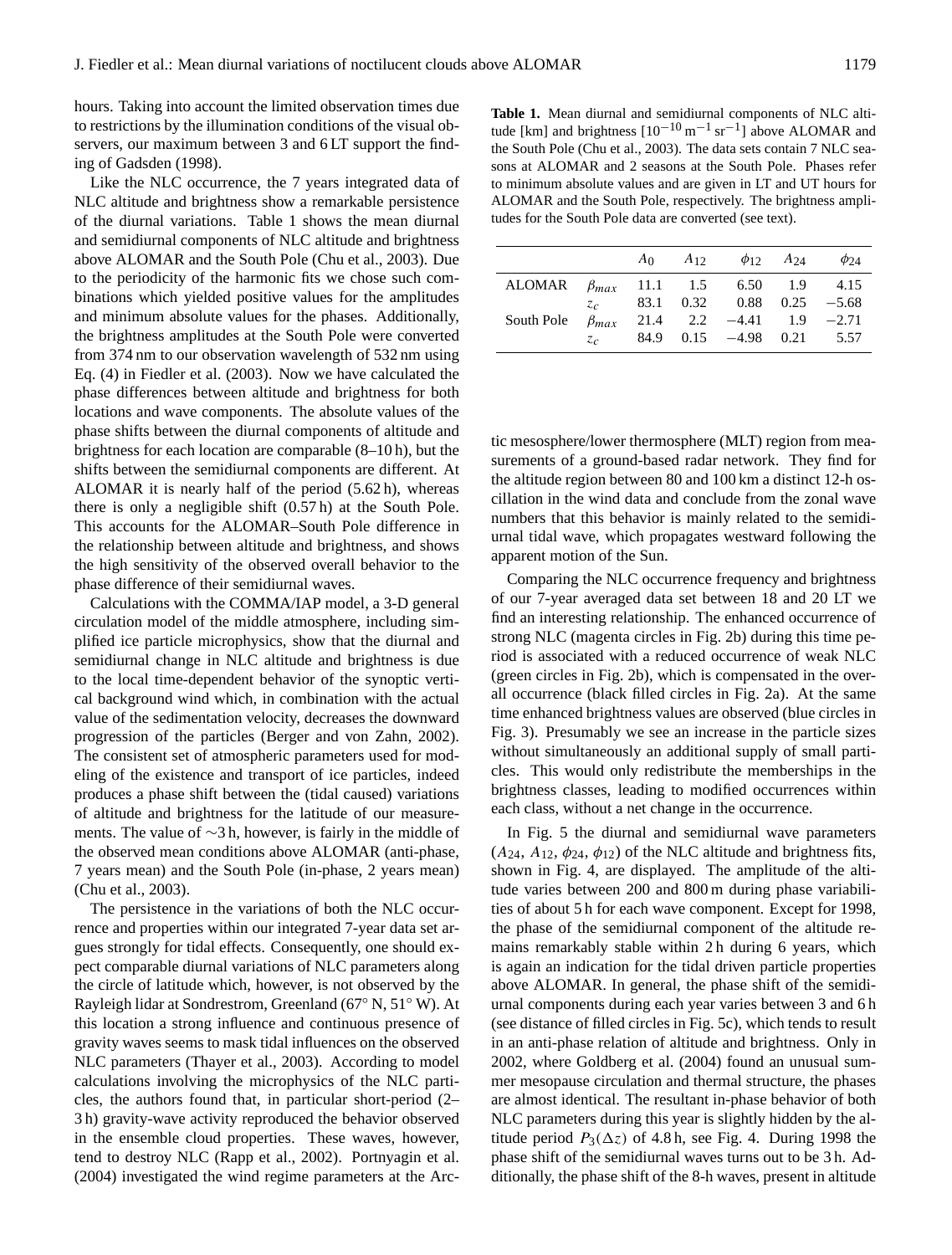

<span id="page-5-10"></span>**Fig. 5.** Diurnal and semidiurnal wave parameters of NLC altitude and brightness above ALOMAR for each individual year: amplitudes (**a**) and (**b**), and phases (**c**) of the harmonic fits shown in Fig. [4.](#page-3-0)

Altitude: orange hollow circles (diurnal component), red filled circles (semidiurnal component). Brightness: cyan hollow circles (diurnal component), blue filled circles (semidiurnal component).

as well as brightness with a substantial amplitude, is only 0.7 h, which leads to the observed mainly in-phase behavior.

## **5 Conclusion**

Our lidar observations at an Arctic site yielded a multi-annual data set regarding noctilucent clouds, starting from 1997. Using these data, we find a distinct modulation of NLC occurrence, altitude, and brightness with respect to local time. All three parameters show the diurnal and semidiurnal components to be the most important periods contributing to the variability. The persistence of this behavior during the 7 years investigated here rules out gravity waves as a source for the variations, as their phases vary from day to day. Under additional consideration that westward propagating tides play a major role in the dynamics of the Arctic MLT region, as observed by ground-based radars, we conclude that NLC above ALOMAR are significantly controlled by atmospheric tides.

NLC occur preferably in the morning hours until 7 LT and show in general an anti-phase behavior between their altitude and brightness. The physical processes responsible for deviations from the anti-phase behavior between the NLC altitude and brightness and the corresponding variability are yet unknown. Obviously the altitude of the ice particles seems to be the more straightforward parameter of the clouds compared to the brightness, which is a result of complex growth processes and their time constants. We expect a better understanding of these relationships by extended model calculations based not only on climatological means but also on reanalysis data of tropospheric and stratospheric altitudes for taking into account, for example, large-scale internal gravity waves and planetary waves.

*Acknowledgements.* We would like to thank the staff at ALOMAR for their help in acquiring the extended data set with the ALO-MAR RMR lidar as well as our colleagues G. Birkeli, R. Eixmann, K. H. Fricke, C. Fricke-Begemann, M. Gerding, T. Köpnick, S. Loßow, J. Schneider, A. Schöch, and U. von Zahn, who supported the measurements during nighttime and weekends. Part of this work was supported by the EU through the ALOMAR LSF/ARI program.

Topical Editor U.-P. Hoppe thanks G. Shepherd and another referee for their help in evaluating this paper.

#### **References**

- <span id="page-5-4"></span>Baumgarten, G., Fricke, K., and von Cossart, G.: Investigation of the shape of noctilucent cloud particles by polarization lidar technique, Geophys. Res. Lett., 29(8), 1–4, 2002a.
- <span id="page-5-5"></span>Baumgarten, G., Lübken, F.-J., and Fricke, K.: First observation of one noctilucent cloud by a lidar in two different directions, Ann. Geophys., 20, 1863–1868, 2002b,

## **[SRef-ID: 1432-0576/ag/2002-20-1863](http://direct.sref.org/1432-0576/ag/2002-20-1863)**.

- <span id="page-5-9"></span>Berger, U. and von Zahn, U.: Icy particles in the summer mesopause region: Three-dimensional modeling of their environment and two-dimensional modeling of their transport, J. Geophys. Res., 107(SIA 10), 1–32, 2002.
- <span id="page-5-2"></span>Carbary, J. F., Morrison, D., and Romick, G. J.: Maps of polar mesospheric clouds, J. Geophys. Res., 108(PMR 14), 1–8, 2003.
- <span id="page-5-8"></span>Chu, X. C., Gardner, C. S., and Roble, R. G.: Lidar studies of interannual, seasonal and diurnal variations of polar mesospheric clouds at the South Pole, J. Geophys. Res., 108(PMR 15), 1–20, 2003.
- <span id="page-5-3"></span>DeLand, M. T., Shettle, E. P., Thomas, G. E., and Olivero, J. J.: Solar backscattered ultraviolet (SBUV) observations of polar mesospheric clouds (PMCs) over two solar cycles, J. Geophys. Res., 108(PMR 12), 1–18, 2003.
- <span id="page-5-1"></span>Donahue, T. M., Guenther, B., and Blamont, J. E.: Noctilucent Clouds in Daytime: Circumpolar Particulate Layers Near the Summer Mesopause, J. Atmos. Sci., 29, 1205–1209, 1972.
- <span id="page-5-6"></span>Fiedler, J., Baumgarten, G., and von Cossart, G.: Noctilucent clouds above ALOMAR between 1997 and 2001: Occurrence and properties, J. Geophys. Res., 108(PMR 21), 1–9, 2003.
- <span id="page-5-7"></span>Fiedler, J., Baumgarten, G., von Cossart, G., and Schöch, A.: Lidar observations of temperatures, waves, and noctilucent clouds at 69◦ N, in Remote Sensing of Clouds and the Atmosphere IX, edited by K. P. Schäfer, A. Comerón, M. R. Carleer, R. H. Picard, and N. I. Sifakis, Proceedings of SPIE, 5571 (SPIE, Bellingham, WA) 140–151, 2004.
- <span id="page-5-0"></span>Gadsden, M.: The North-West Europe data on noctilucent clouds: a survey, J. Atmos. Solar Terr. Phys., 60, 1163–1174, 1998.